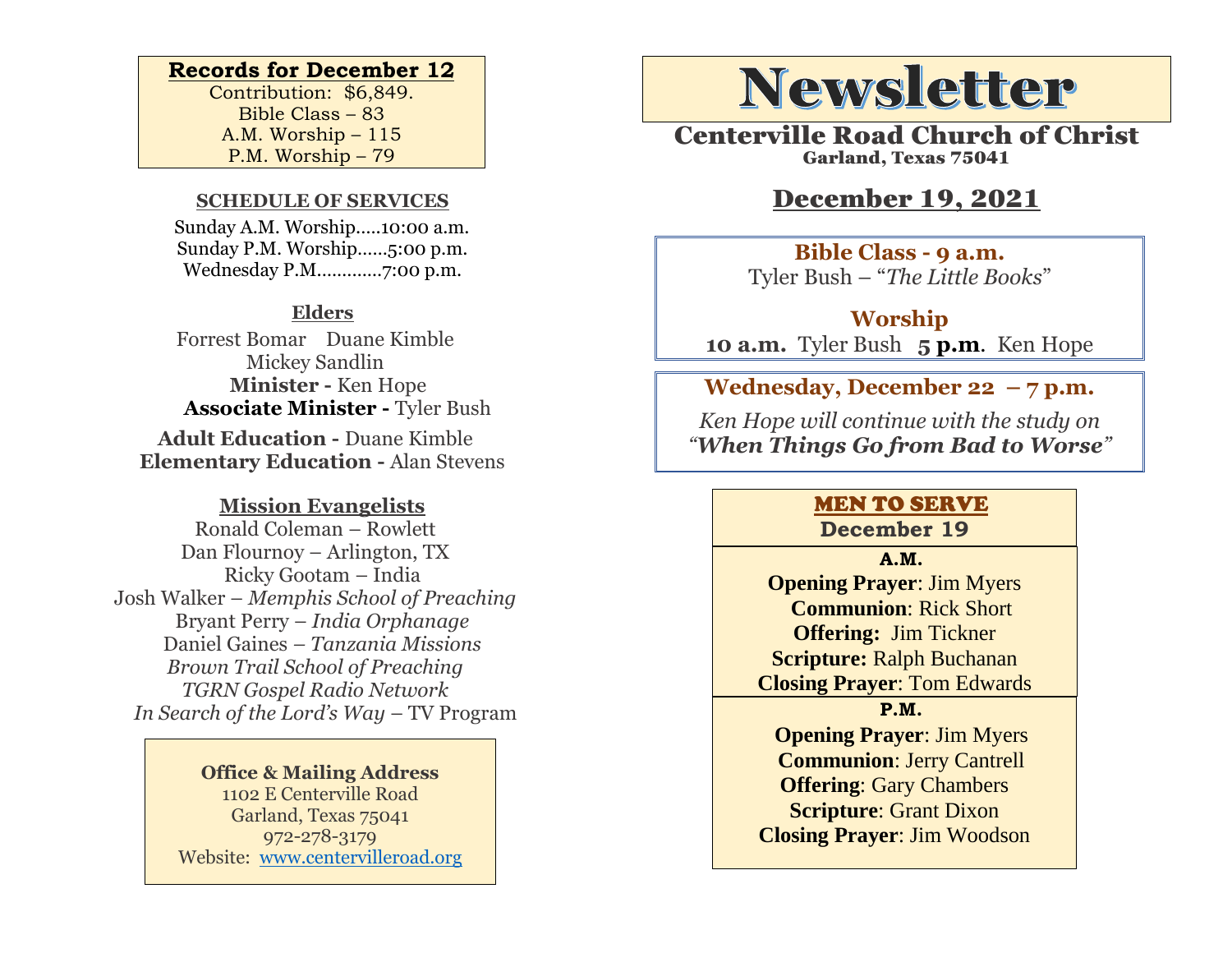### Deacon's and Men Meeting **TODAY @ 3:30pm**

**\*\*\*\*\*\*\*\*\*\*\*\*\*\*\*\*\*\*\*\*\*\*\***



### There will be a **Chili Supper** on **Jan. 2,** after pm worship. A sign-up sheet is on the round table in the foyer.

**"Forged In Faith" Mighty Men's Mentoring Conference** January 15, 2022 Southfork Ranch, Parker, Tx. (Hosted by the Wylie Church of Christ)

\*\*\*\*\*\*\*\*\*\*\*\*\*\*\*\*\*\*\*\*\*\*\*\*\*\*\*\*\*\*\*\*\*\*\*

\*\*\*\*\*\*\*\*\*\*\*\*\*\*\*\*\*\*\*\*\*\*\*\*\*\*\*\*\*\*\*\*\*\*\*\*

### *Fruitvale Church of Christ*

301 VZCR 1110, Fruitvale, Tx invites you to the 2022 Resolve Lectureship January  $4 - 6$ , 2022 *"Resolve to Save the Lost"*

with Hiram Kemp as the speaker.

Our Adult Class and Worship can be viewed at *[www.YouTube.com/user/CentervilleRoad](http://www.youtube.com/user/CentervilleRoad)*

Our sympathy is extended to the family and friends of **Wilfred "Cotton" Everett**. Memorial Service was to be at Mesquite Church of Christ on Saturday, Dec. 18 at 10am.

### In Our Prayers …

- $\frac{1}{2}$  Joyce Reynolds was admitted to Presbyterian Hospital, Jackson Bldg., Room 244.
- **Emily Biggs** is scheduled to meet with the doctors on January 3 to discuss another possible procedure to hopefully relieve issues with aFIB.
- $\frac{1}{2}$  **Buck Underwood** has been scheduled for knee replacement surgery on January 6 at Baylor Scott & White at LakePointe.
- **Paul Lamb** is also scheduled for knee replacement surgery on January 12.
- **Ed Carr's** foot injury has been improving. **Laquita**  is still dealing with swelling in her hand while recovering from carpal tunnel surgery.
- **John Robertson,** Karen Windsor's dad, recent scans show cancer is still in the scapula, spleen and liver but has not spread further. He will follow-up soon to discuss a new treatment plan.
- *Undergoing Chemo and other Cancer Treatments:* Nancy Tickner Sammye Martin Leila Toribio
- *Hospice Care:* **Joyce Landrum** *Rock Ridge Assisted Living* (720 E. Ralph Hall Pkwy, Room 106, Rockwall, 75032). **Polly Savage** at Lexington Medical Lodge, Room 103, Farmersville.

*Please also continue to keep our loved ones who are remain shut-in and confined at their homes.*